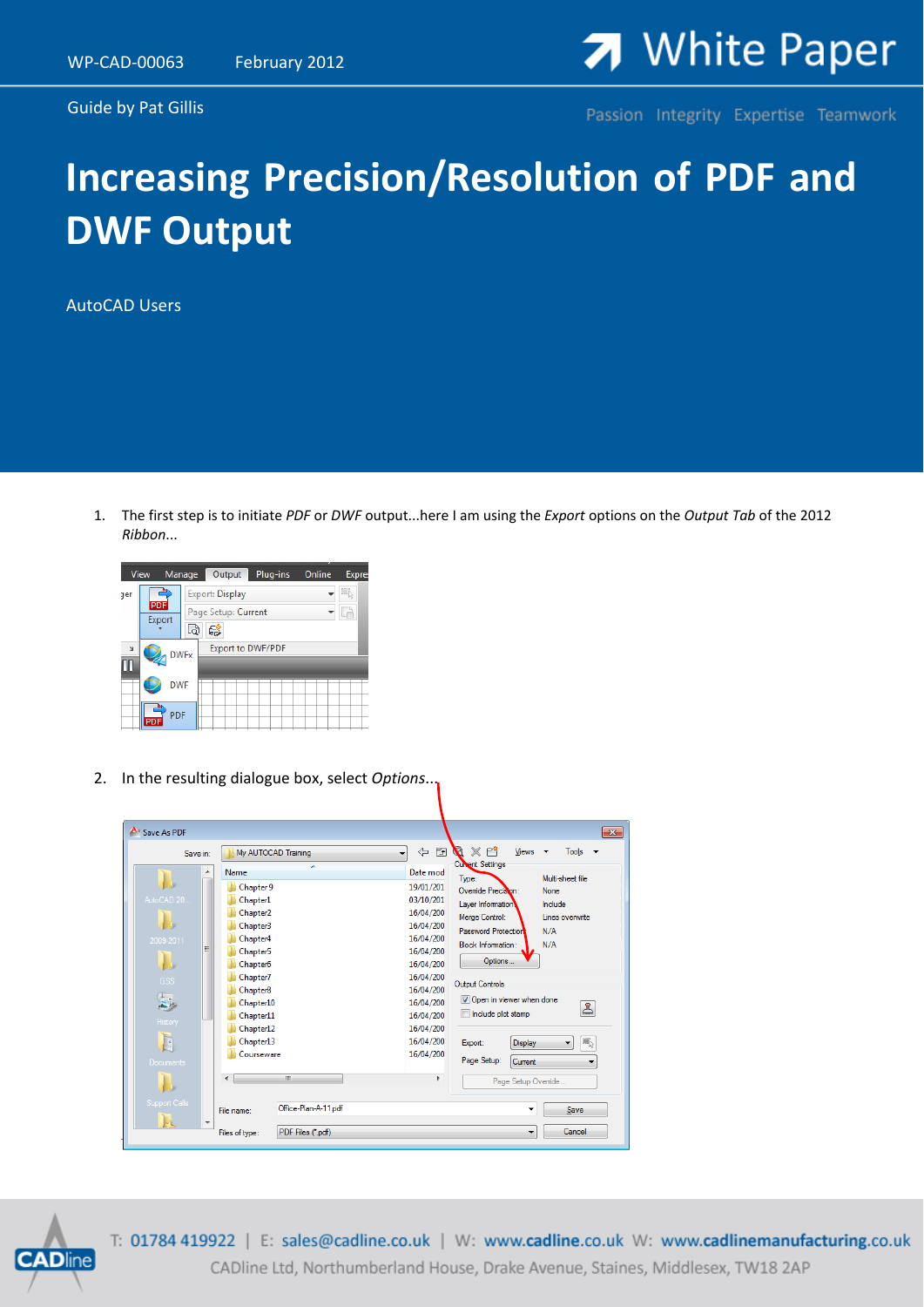## 7 White Paper

Passion Integrity Expertise Teamwork

3. In the *Options* dialogue, next to *Override Precision*, select *None*

| A Export to DWF/PDF Options    | $\mathbf{x}$                   | <b>IT FC</b> |
|--------------------------------|--------------------------------|--------------|
| Current user: pat.gillis       |                                | Oı           |
| <b>General DWF/PDF options</b> |                                |              |
| Location                       | C:\Users\pat.gillis\documents\ |              |
| Type                           | Mulesheet file                 |              |
| Override precision             | None                           |              |

4. In the drop‐down list, select *Manage Precision Presets*...

| Export to DWF/PDF Options  |                                                 |   |
|----------------------------|-------------------------------------------------|---|
| Current user: pat.gills    |                                                 |   |
| General DWF/PDF options    |                                                 |   |
| Location                   | C:\Users\pat.gillis\documents\                  |   |
| <b>Type</b>                | Multi-sheet file                                |   |
| Override precision         | None                                            |   |
| Naming                     | None                                            |   |
| Name                       | For Manufacturing                               |   |
| Layer information          | <b>Fo</b> Architecture<br>For Civil Engineering |   |
| Merge control              | test \                                          |   |
| <b>DWF</b> data options    | <b>Manage Precision Presets</b>                 | æ |
| <b>Password protection</b> | Diesklad                                        |   |

5. In the *Precision Presets Manager*, click on "*New*..."

| <b>A</b> Export to DWF/PDF Options<br>Current user: pat.gillis<br><b>General DWF/PDF options</b><br>C:\Users\pat.qillis\documents\<br>Multi-sheet file<br><b>Manage Precision Presets</b><br>Naming<br>Prompt for name<br>Precision Presets Manager<br>Current Preset: <><br><b>Information</b><br><b>Standard Presets</b><br>$z =$<br>o.<br>For Manufacturing<br>For Architecture<br>For Civil Engineering<br>Custom Presets<br>$\Rightarrow$ test<br>common resolution configurations. They are<br>read-only. | IT FOR RESALE Missing line example.d<br>$\Sigma\!3$ |                                                                                                                                                                                   |                                   |
|-----------------------------------------------------------------------------------------------------------------------------------------------------------------------------------------------------------------------------------------------------------------------------------------------------------------------------------------------------------------------------------------------------------------------------------------------------------------------------------------------------------------|-----------------------------------------------------|-----------------------------------------------------------------------------------------------------------------------------------------------------------------------------------|-----------------------------------|
|                                                                                                                                                                                                                                                                                                                                                                                                                                                                                                                 |                                                     | Online<br>那<br>là                                                                                                                                                                 | <b>Express Tools</b>              |
|                                                                                                                                                                                                                                                                                                                                                                                                                                                                                                                 |                                                     | A                                                                                                                                                                                 |                                   |
| Location                                                                                                                                                                                                                                                                                                                                                                                                                                                                                                        |                                                     |                                                                                                                                                                                   |                                   |
| Type                                                                                                                                                                                                                                                                                                                                                                                                                                                                                                            |                                                     |                                                                                                                                                                                   |                                   |
| Override precision                                                                                                                                                                                                                                                                                                                                                                                                                                                                                              |                                                     |                                                                                                                                                                                   |                                   |
|                                                                                                                                                                                                                                                                                                                                                                                                                                                                                                                 |                                                     |                                                                                                                                                                                   |                                   |
|                                                                                                                                                                                                                                                                                                                                                                                                                                                                                                                 |                                                     |                                                                                                                                                                                   |                                   |
|                                                                                                                                                                                                                                                                                                                                                                                                                                                                                                                 |                                                     | <b>Standard Presets</b><br>Standard presets refer to the precision necessary<br>for the general fields such as Manufacturing,<br>Architecture and Civil Engineering. They contain | Set Current<br>New<br>Create Copy |



T: 01784 419922 | E: sales@cadline.co.uk | W: www.cadline.co.uk W: www.cadlinemanufacturing.co.uk CADline Ltd, Northumberland House, Drake Avenue, Staines, Middlesex, TW18 2AP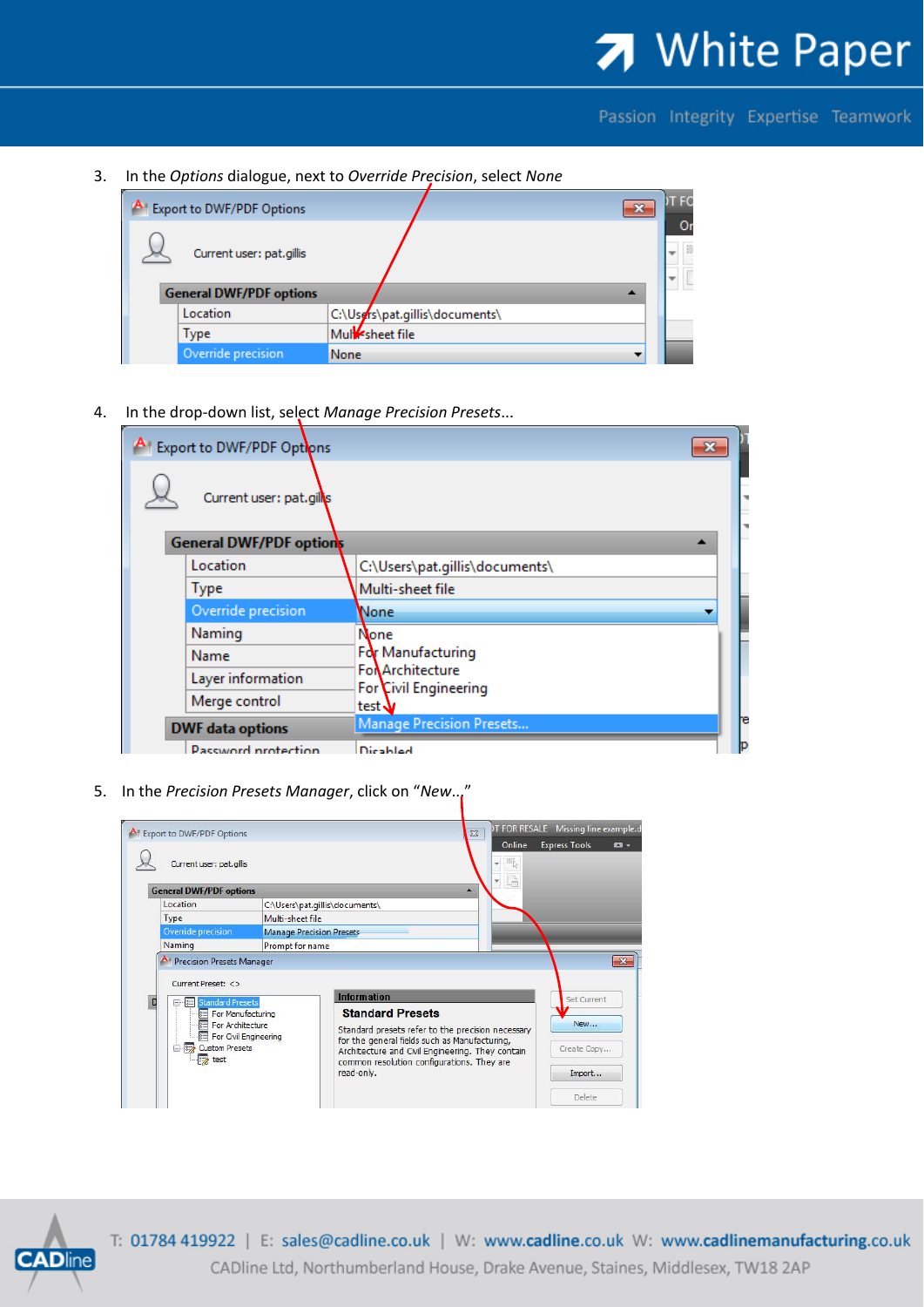

Passion Integrity Expertise Teamwork

6. In the dialogue box, enter a suitable name/description

| New Precision Preset |                                    |  |
|----------------------|------------------------------------|--|
|                      |                                    |  |
| Name:                | <b>Testing Resolution Settings</b> |  |
|                      |                                    |  |
| Description:         |                                    |  |
|                      |                                    |  |
|                      | Cancel<br>ОК                       |  |

7. Modify the precision settings...also, try modifying the individual resolution settings either alone, or with changes to the precision...the files will be increasingly larger as the refinement increases though...

|   | <b>CONTRACTOR</b> CONTRACTOR<br>э                                                                                                                                                                            |                                                                                                                                                                                                                                                                                                                                                  |                                                                                     |                                          |                        |                                                                     |          |  |
|---|--------------------------------------------------------------------------------------------------------------------------------------------------------------------------------------------------------------|--------------------------------------------------------------------------------------------------------------------------------------------------------------------------------------------------------------------------------------------------------------------------------------------------------------------------------------------------|-------------------------------------------------------------------------------------|------------------------------------------|------------------------|---------------------------------------------------------------------|----------|--|
|   | <b>Precision Presets Manager</b>                                                                                                                                                                             |                                                                                                                                                                                                                                                                                                                                                  |                                                                                     |                                          |                        | $\mathbf{x}$                                                        | $\Sigma$ |  |
| D | Current Preset: <><br>□ Fill Standard Presets<br>For Manufacturing<br>For Architecture<br>For Civil Engineering<br>白 <b>x</b> Custom Presets<br>$\overline{\rightarrow}$ test<br>Testing Resolution Settings | Name:<br>Description:<br><b>Scale Dependent Properties</b><br>Unit:<br>Desired Precision:<br>The Desired Precision set $_{0.1}$<br>determine the publish dpi $_{0.01}$<br>Learn about the precision 0.0001<br>Non-scale Dependent Pro 0.0000001<br><b>Gradient Resolution</b><br>Color Grayscale Resolution<br><b>Black and White Resolution</b> | <b>Testing Resolution Settings</b><br>Metric<br>0.1<br>0.001<br>0.00001<br>0.000001 | mm<br>▼<br>et scale<br>200<br>200<br>400 | ▼<br>dpi<br>dpi<br>dpi | <b>Set Current</b><br>New<br>Create Copy<br>Import<br><b>Delete</b> |          |  |
|   |                                                                                                                                                                                                              |                                                                                                                                                                                                                                                                                                                                                  |                                                                                     |                                          | Close                  | <b>Help</b>                                                         |          |  |
|   | PDF Files (*.pdf)<br>Files of type:                                                                                                                                                                          |                                                                                                                                                                                                                                                                                                                                                  |                                                                                     |                                          |                        | Cancel<br>▼                                                         |          |  |

8. Click *Close*



T: 01784 419922 | E: sales@cadline.co.uk | W: www.cadline.co.uk W: www.cadlinemanufacturing.co.uk CADline Ltd, Northumberland House, Drake Avenue, Staines, Middlesex, TW18 2AP